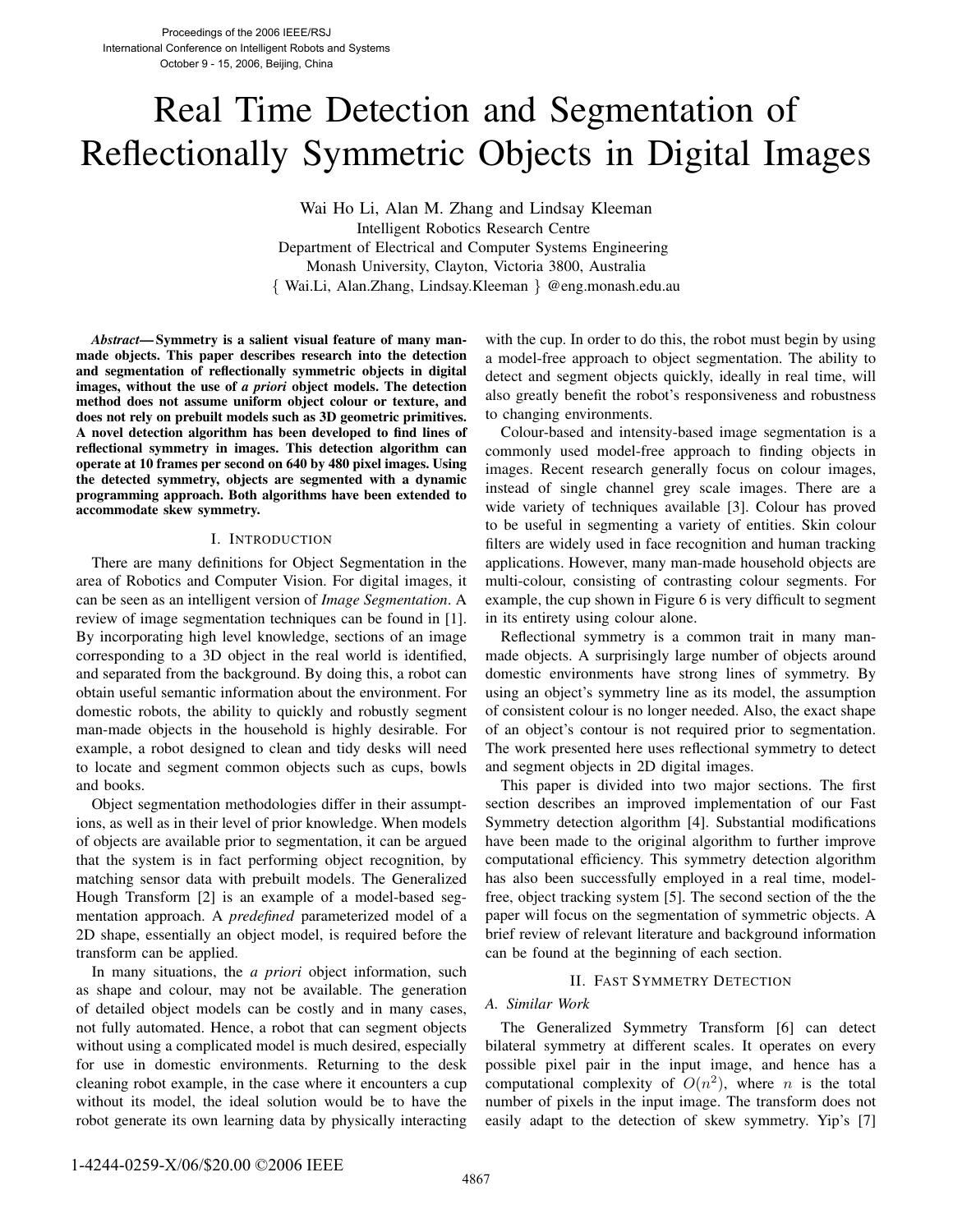

Fig. 1. An edge pixel pair, shown in black, voting for a symmetry line with parameters R and  $\theta$ . Note that  $-\frac{\pi}{2} < \theta < \frac{\pi}{2}$  and R is measured from the image center.

symmetry detector uses mid-point pairs, each generated from two edge pixel pairs. The algorithm has a complexity of  $O(n_{edge}^4)$ , where  $n_{edge}$  is the number of edge pixels. Ogawa suggested the use of Hough transform on edge segments to find lines of reflectional symmetry [8]. Other approaches include the use of ribbons [9] and improvements of the Generalized Symmetry Transform. While radial symmetry has been used in real time applications [10], reflectional symmetry detectors are generally used in offline processing applications, due to their high computational cost.

## *B. Algorithm Description*

Our approach performs symmetry detection on an image's edge pixels. In our experiments, we found that a millionpixel image produces an edge image with roughly 10000 edge pixels. Of course, this number will depend on the visual complexity of the scene, and the characteristics of the edge filter. Apart from reducing data size, symmetry detection can also benefit from the noise rejection, edge linking and weak edge retention properties of edge filters. The Canny edge filter was used to generate the edge images presented in this paper.

A polar parameterization is used for the symmetry lines, as shown in Figure 1. Symmetry lines are represented by their angle and distance relative to the center of the image. Edge pixels are grouped into pairs and each pair votes for a single symmetry line in parameter space. Unlike traditional Hough Transform [11], which requires multiple votes per edge pixel, our approach only requires a single vote per edge pixel *pair*. This *convergent* voting scheme is similar to that utilized in Randomized Hough Transform [12].

For each Hough angle bin  $\theta_{index}$ , the edge pixels are rotated about the center of the image by a corresponding angle  $\theta$ . The rotated edge pixels are then quantized into a 2D array Rot. Edge pixels are quantized based on their *scanline* after rotation, as shown in Figure 2. Edge pixels on the same horizontal scanline after rotation are placed in the same row of Rot. Notice that any pair of rotated pixels from the same scanline can only vote for vertical lines of symmetry. This

| <b>Algorithm 1:</b> Fast Symmetry Detection                     |  |  |  |  |  |
|-----------------------------------------------------------------|--|--|--|--|--|
| <b>Input:</b> $I$ – Source Image                                |  |  |  |  |  |
| <b>Output</b> : $sym - Symmetry$ Line Parameters (R, $\theta$ ) |  |  |  |  |  |
| <b>Parameters:</b>                                              |  |  |  |  |  |
| $D_{min}$ – Minimum distance threshold                          |  |  |  |  |  |
| $D_{max}$ – Maximum distance threshold                          |  |  |  |  |  |
| H – Hough Accumulator ( $BINS_R$ by $BINS_{\theta}$ matrix)     |  |  |  |  |  |
| $BINS_R$ – Number of radius bins in H                           |  |  |  |  |  |
| $BINS_{\theta}$ – Number of angle(theta) bins in H              |  |  |  |  |  |
| $N_{lines}$ – Number of symmetry lines returned                 |  |  |  |  |  |
|                                                                 |  |  |  |  |  |

```
edge \rightarrow (x,y) locations of edge pixels in I
H[ ][ ] \leftarrow 0for \theta_{index} \leftarrow 0 to BINS_{\theta} - 1 do
    \theta \leftarrow \theta_{index} in radians
    Rot \leftarrow Rotate edgePixels by angle \theta. See Figure 2
    for each row in Rot do
         for each possible pair (x_1, x_2) in current row do
             dx \leftarrow |x2 - x1|if dx < D_{min} then
               continue to next pair
             if dx > D_{max} then
              | continue to next pair
             x_0 \leftarrow (x2 + x1)/2R_{index} \leftarrow x_0 converted to Hough index
             Increment H[R_{index}][\theta_{index}] by 1
for i \leftarrow 1 to N_{lines} do
    sym[i] \leftarrow max(R_{index}, \theta_{index}) \in HBins around sym[i] in H \leftarrow 0
```
corresponds to the dashed symmetry line with angle  $\theta$  prior to the rotation operation. The algorithm only allows edge pixels on the same scanline (same row in  $Rot$ ) to pair up during Hough voting. This guarantees that all votes will be made for the same angle, shown as  $\theta$  in Figure 2. Note that points separated by a distance greater than  $D_{max}$  or less than  $D_{min}$ are never paired, even if they belong to the same row.

There are two benefits in having a constant  $\theta$  for each voting iteration. Firstly, random memory access across  $\theta$  in the Hough accumulator is removed. Therefore, only a single row of the accumulator needs to be cached during each iteration, instead of the entire Hough accumulator. Secondly, the arithmetic requirements to calculate the symmetry line parameters from an edge pixel pair, as described in Figure 1, becomes greatly simplified. The line radius  $R$  can be found by taking the average of the x coordinates of the edge pixel pair, which are readily available in Rot.

Symmetry line parameters are found by looking for peaks in the Hough accumulator. The final for-loop in Algorithm 1 describes the non-maxima suppression algorithm used for peak finding. Maximum values in the Hough accumulator  $H$  are found iteratively. Each iteration is followed by setting the maximum value and the neighbourhood of bins surrounding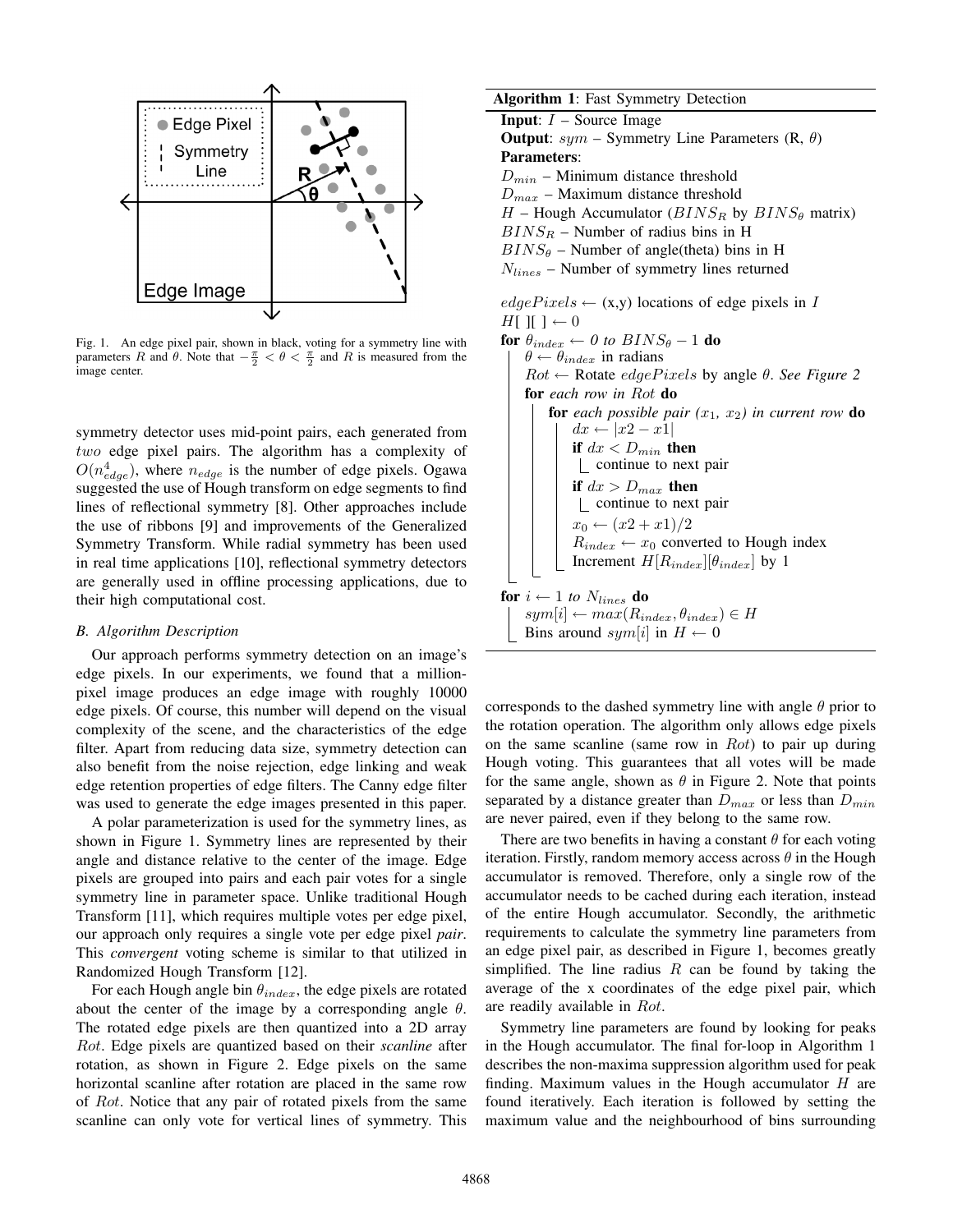

Fig. 2. Edge pixel rotation and discretization procedure. Edge pixels (•) are rotated by  $\theta$  about the image center, marked as a +. Then, the horizontal coordinate of the rotated pixels are inserted into the 2D array Rot. Pixels from the same scanline are placed into the same row in Rot. The pixels in the same row are paired up and votes for symmetry lines in  $R - \theta$  parameter space. The [3,1] rows in Rot will vote for the dashed symmetry line

it to zero. In general, the contribution of peak finding to execution time was negligible when compared with the Hough voting stage of the algorithm.

The edge pixel rotation operation has a computational complexity of  $O(n_{edge})$ , where  $n_{edge}$  is the number of edge pixels in the image. It is repeated  $BINS_{\theta}$  times. Its effect on the overall algorithm execution time is negligible as it runs in *linear* time. The majority of computation occurs during the voting portion of the algorithm, where the accumulator  $H$ is incremented. The amount of computation needed depends on the Hough angle quantization and the vertical quantization used in Rot. Assuming uniformly distributed edge pixels across the rows of *Rot*, the algorithm requires  $\frac{BINS_{\theta}}{D} \times n_{edge}^2$ voting operations, where  $BINS_{\theta}$  is the number of Hough angle divisions and  $D$  is the number of rows in Rot. By increasing the number of angle divisions, we improve the accuracy of the method but sacrifice execution time. The reverse is true if we increase the number of rows in Rot. In essence, the  $\frac{BINS_{\theta}}{D}$  term allows for an adjustable trade off between detection accuracy and computational efficiency.

The voting scheme has been extended to allow for the detection of skew symmetry. Figure 3(d) shows detection results for a horizontally-skewed skull-and-crossbones poison logo. This was achieved by voting for all lines passing through the mid-point of an edge pair, in the same way as the standard Hough transform. The algorithm's order of computational complexity remains the same when detecting Skew Symmetry, as the number of angle divisions in the Hough accumulator is fixed. In addition to the constant-factor increase in computational cost, two additional matrices, the same size as the Hough accumulator, are required. Please refer to Lei and Wong's work on skew symmetry detection [13] for additional information concerning these extra Hough matrices.

## *C. Results*

Figure 3 contains detection results of our fast symmetry algorithm. Subfigures 3(a) and 3(b) show the symmetry lines with the most votes in red. Note that in  $3(a)$ , both the symmetry of the forearm and the symmetry between the forearm and



Fig. 3. Fast Symmetry Detection Results (a) Partially occluded, nonuniformly textured object; (b) Multi-colour object; (c) Multi-object scene. Top five symmetry lines shown, numbered in the order they were found during detection; (d) Fast Symmetry algorithm extended to detect skew symmetry

its shadow were also detected, but they had much fewer votes than the bottle. Subfigure 3(d) shows the detection of skew symmetry using the algorithm, using a modified voting procedure.

Subfigure 3(c) displays the detection results for a more complicated arrangement of objects. The lines are labelled according to the number of votes they received, with 1 being the symmetry line with the most votes. Notice that the symmetry lines of all three objects were found. However, background symmetries were also detected. Line 2 is due to the symmetry of the long horizontal shadow and line 4 is caused by inter-object symmetry, primarily between the two cups as well as symmetry between the multi-colour cup and the horizontal shadow. The detection of background symmetry and inter-object symmetry is unavoidable due to the lack of prior knowledge available to the detection algorithm. Whether this behaviour is desirable will depend on the application. To reject *narrow* symmetry, such as line 2 in subfigure 3(c), the distance threshold  $D_{min}$  in algorithm 1 can be increased. The orientation of the symmetry line can also be used to reject unwanted symmetry, especially when some prior knowledge of the scene is available to the robot. For example, a humanoid robot trying to manipulate cups and bottles on a table will generally deal with near-vertical lines of symmetry only. As such, the voting angles available to the symmetry detector can be constrained accordingly.

An implementation of Algorithm 1 in C++ was used for all experiments. The experimental platform was a desktop PC with a Xeon 2.2GHz CPU and 1GB of main memory. No platform-specific optimizations, such as SSE2 macro functions, were used in the code. Referring to the parameters defined in Algorithm 1, the hough accumulator had 180 angle divisions ( $BINS_{\theta}$ ). The number of radius divisions ( $BINS_{R}$ )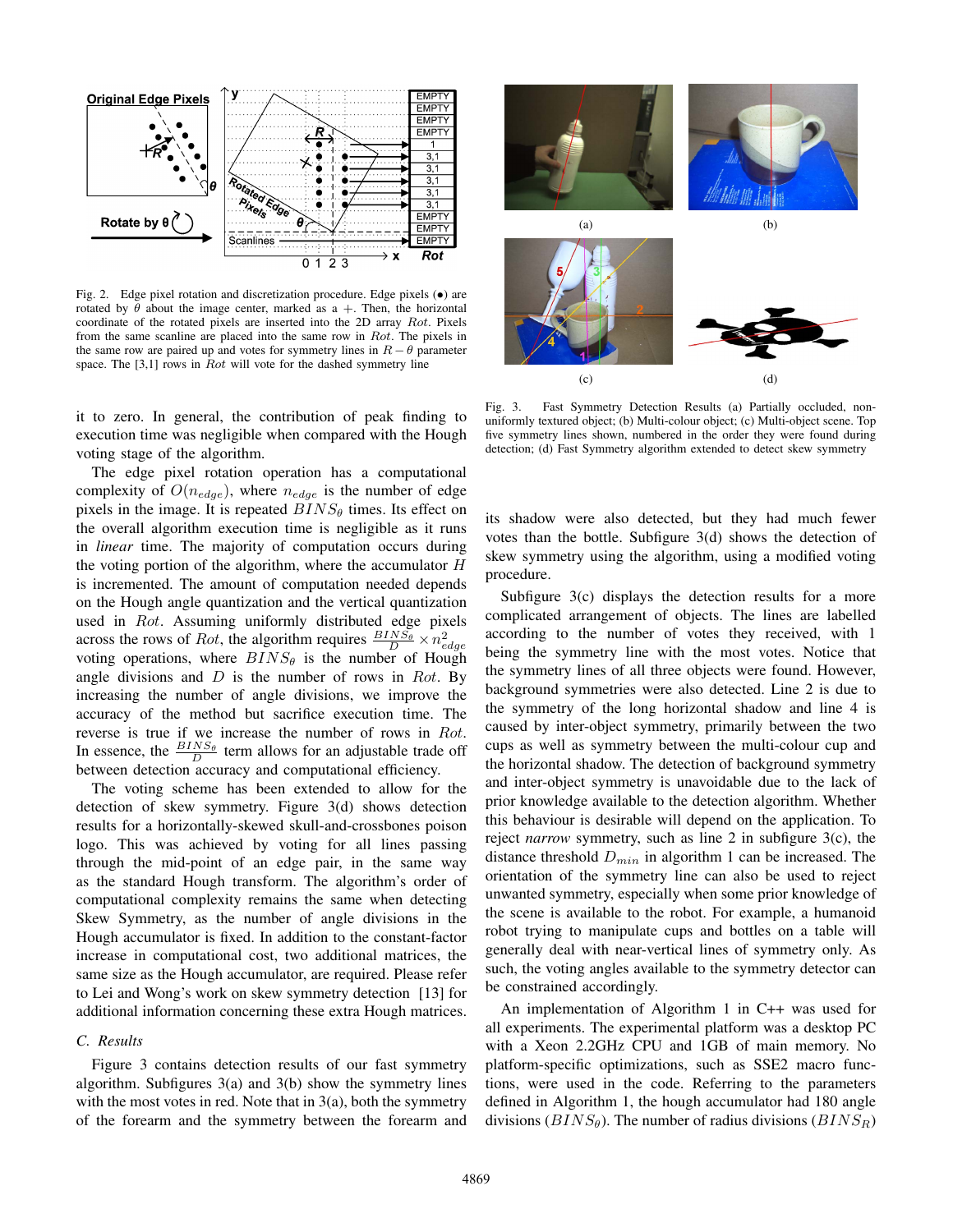TABLE I EXECUTION TIME OF THE FAST SYMMETRY DETECTION ALGORITHM

| Image          | Image             | No. of             |                     |
|----------------|-------------------|--------------------|---------------------|
| Number         | <b>Dimensions</b> | <b>Edge Pixels</b> | Execution Time (ms) |
| 1              | 640 X 480         | 9766               | 136                 |
| 2              | 640 X 480         | 15187              | 224                 |
| 3              | 640 X 480         | 9622               | 153                 |
| $\overline{4}$ | 640 X 480         | 9946               | 141                 |
| 5              | 640 X 480         | 9497               | 128                 |
| 6              | 640 X 480         | 9698               | 145                 |
| 7              | 640 X 480         | 11688              | 167                 |
| 8              | 640 X 480         | 11061              | 180                 |
| 9              | 640 X 480         | 12347              | 196                 |
| 10             | 640 X 480         | 8167               | 81                  |
| 11             | 610 X 458         | 6978               | 97                  |

was equivalent to the size of the image diagonal in pixel units.  $D_{max}$  was half the image width and  $D_{min}$  was set to 5 pixels. The peak finding returned the five strongest symmetry lines. Borrowing from randomized hough transform [12], the list of edge pixels were sampled at a ratio of 25% to obtain the timing results shown in Table I. The execution times include time required for edge filtering as well as non-maxima suppression peak finding.

The execution times confirm that the amount of computation increases as the number of edge pixels extracted from the input image increase. More complicated images require more time as they tend to generate more edge pixels. The detection time for 640x480 images ranged from 80 to 224 milliseconds. This will allow for frame rates between 5 to 12 Hz. This is acceptable for many real time applications. The use of a processing window or smaller images, a faster PC and processor-specific optimizations can further improve the speed of the algorithm to meet more stringent real time requirements. The sampling ratio of edge pixels can also be adjusted at run time to alter the detection speed. Frame rates of 20Hz were achieved by reducing the input image size to 320x240 pixels.

### III. SEGMENTATION OF SYMMETRIC OBJECTS

Having obtained the location of the symmetry line, the next logical step is object segmentation. The approach chosen performs segmentation by finding an object's outline. Simply identifying all edge pixels that voted for the symmetry line is not acceptable due to the large number of coincidentally matching pairs of edge points. A more robust method is needed. But before continuing, a definition for "object outline" is required. Because no prior model or geometric properties of the object are assumed apart from its symmetry, a definition is difficult. We define an object outline as the most *continuous contour* symmetric about the object's line of symmetry. While the definition is not perfect, it does allow for the problem to be solved robustly.

The task then becomes finding the most *continuous and symmetric contour* in the edge image, about a detected symmetry line. For real time applications the algorithm used to solve this problem needs to have predictable execution times. This makes approaches that require initialization and multiple iterations, such as active contours, unsuitable. The proposed algorithm uses a single pass Dynamic Programming (DP) approach. While much research has been performed on the use of DP to find contours in images [14]–[17], they require a human-selected starting point. For the object outlines being considered, a human user would have to provide an initial pair of symmetric pixels on the outline. As a major goal of object segmentation is image understanding without human intervention, we chose an approach that requires no human intervention. Section III-A describes a preprocessing step that removes non-symmetric edge pixels, tentatively named the *Symmetric Edge Pair Transform*. Section III-B describes the dynamic programming stage. Results and processing times are presented in Section III-C.

# *A. The Symmetric Edge Pair Transform*

| Algorithm 2: Symmetric Edge Pair Transform (SEPT)                                                                                                |  |  |  |  |  |
|--------------------------------------------------------------------------------------------------------------------------------------------------|--|--|--|--|--|
| Input: Edge image, Edge Gradient Orientation                                                                                                     |  |  |  |  |  |
| information                                                                                                                                      |  |  |  |  |  |
| <b>Output:</b> $SeptBuf - Result$ of Transform                                                                                                   |  |  |  |  |  |
| <b>Parameters:</b>                                                                                                                               |  |  |  |  |  |
| $MAX_{hw}$ – half of the maximum expected width of                                                                                               |  |  |  |  |  |
| symmetric objects                                                                                                                                |  |  |  |  |  |
| $WND$ – the allowable deviation of the mid point of an                                                                                           |  |  |  |  |  |
| edge pair from the symmetry line.                                                                                                                |  |  |  |  |  |
|                                                                                                                                                  |  |  |  |  |  |
| Set all $SeptButf$ to $-1$                                                                                                                       |  |  |  |  |  |
| for each row r of the edge image do                                                                                                              |  |  |  |  |  |
| for each pair of edge pixels in the same row do                                                                                                  |  |  |  |  |  |
| <b>if</b> the gradient orientations of the pixels are                                                                                            |  |  |  |  |  |
| symmetric then                                                                                                                                   |  |  |  |  |  |
| $w \leftarrow$ distance between the pixel pair                                                                                                   |  |  |  |  |  |
| $d \leftarrow$ distance between the mid point of the                                                                                             |  |  |  |  |  |
| pair and the symmetry line                                                                                                                       |  |  |  |  |  |
|                                                                                                                                                  |  |  |  |  |  |
| if $w/2 < MAX_{hw}$ And $d < WND$ then                                                                                                           |  |  |  |  |  |
| if $SeptBuf[r + 1][ceil(w/2)] < W(d)$                                                                                                            |  |  |  |  |  |
| then                                                                                                                                             |  |  |  |  |  |
| $\begin{array}{ll} \textit{SeptBut}[r+1][ceil(w/2)] \leftarrow W(d) \\ \textit{where } W(\bullet) \textit{ is a weighting function} \end{array}$ |  |  |  |  |  |
|                                                                                                                                                  |  |  |  |  |  |
|                                                                                                                                                  |  |  |  |  |  |
|                                                                                                                                                  |  |  |  |  |  |

We introduce the Symmetric Edge Pair Transform (SEPT) as a preprocessing stage. The edge pixels are first rotated such that symmetric edge point pairs lie in the same row. The idea behind the transform is to parameterize pairs of nearsymmetric points by their distance of separation and deviation of their mid point from the symmetry line. The algorithm has also been generalized to accommodate skew symmetry by using a non-vertical symmetry line *after* rotating the edge pixel pairs. The transform is described in Algorithm 2.

The weighting function  $W(\bullet)$  in Algorithm 2 is required to be a monotonically decreasing function, such that the higher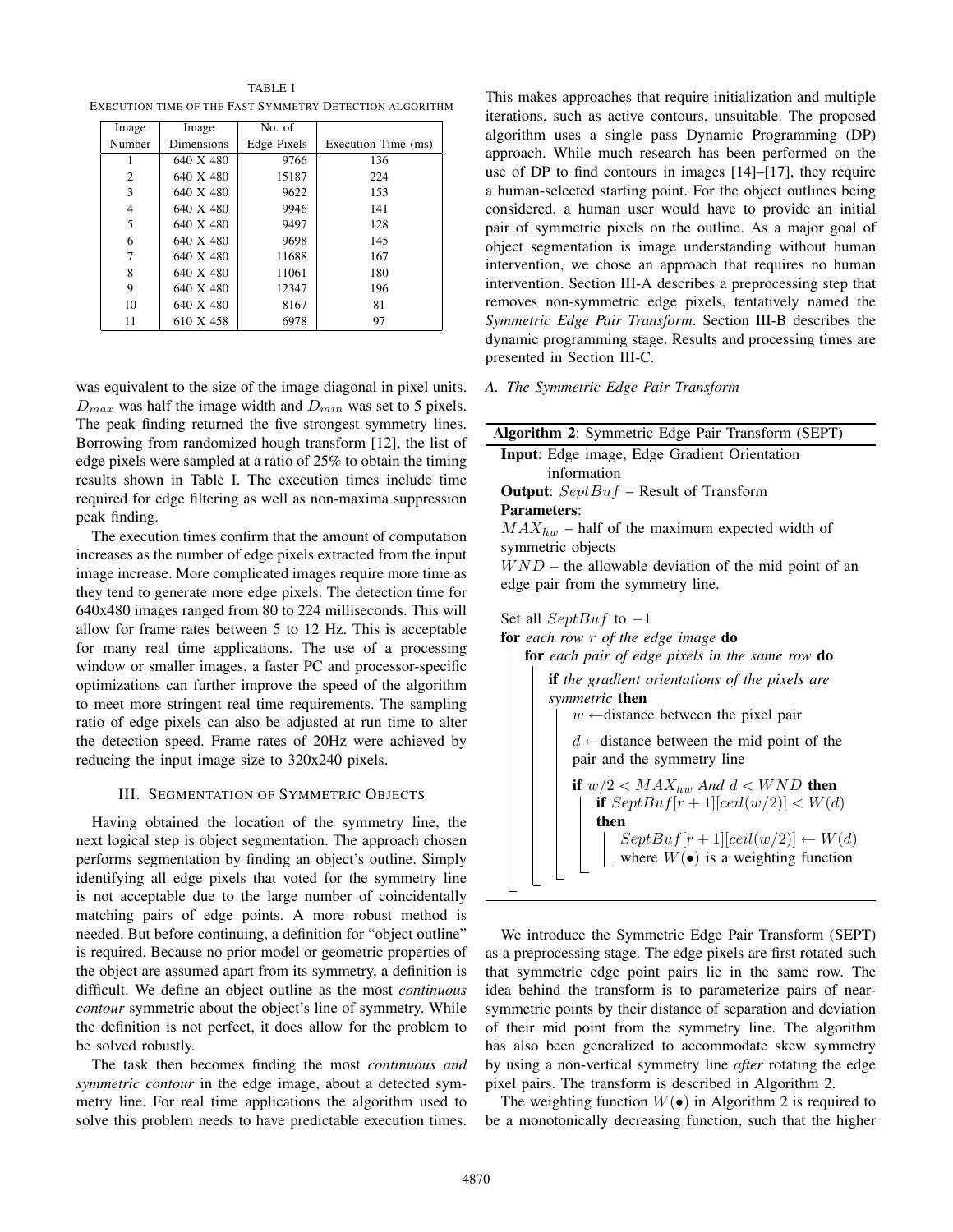

Fig. 4. SEPT performed using the symmetry detection result in Figure 3(a). (a) The SEPT buffer, where brighter pixels represent higher weighting values; (b) Highest scoring continuous contour thickened and overlaid on the SEPT buffer.

the deviation of the mid point from the symmetry line, the lower the weight given. In our implementation, the weighting function  $W(d) = 1 - \frac{d}{2WND}$  was used. The variables d and  $WND$  are defined in Algorithm 2. Figure 4(a) is an image visualization of the  $SeptButf$  generated from Figure 3(a), where brighter pixels represent higher weights. The entire  $SeptBut f$  is 573 by 355 pixels, but only the portion containing the object is shown in Figure  $4(a)$ . Notice the numerous coincidentally symmetric edges on the interior of the bottle, and in the background.

# *B. Finding Continuous Symmetric Contours with Dynamic Programming*

If  $SeptButf$  is treated as a weighted edge image, then the problem of finding the most continuous and symmetric contour in the original edge image becomes one of finding the most *continuous* contour in  $SeptButf$ . And this is done using a dynamic programming approach. The algorithm constructs a table of cumulative scores the same size as  $SeptButf$ , where a high scoring cell indicates that there is a continuous contour passing through it. The weights in  $SeptButf$  affect the score when moving from one cell to the next. The details of the approach is represented in Algorithm 3. Step 1 calculates the score of the current cell from its 3 neighbours in the previous row. It finds the best score arising from vertical continuity. backPtr keeps track of *which* of the 3 neighbouring cells produced the best score for the current cell. Step 2 scans  $SeptButf$  from left to right, calculating the scores obtained from horizontal continuity. Step 3 looks for horizontal continuity from right to left. This could cause cycles to form in the same row of the  $backPtr$  array. To prevent these cycles a copy



Fig. 5. Object Segmentation and Contour Refinement. The object outline discovered by back tracking from the maximum value in the score table is shown on the left. Object outline after Contour Refinement is on the right

of  $backPtr$  is made in Step 1. If the score from horizontal continuity is higher than from vertical continuity then the higher score is recorded, and  $backPtr$  is updated. Horizontal continuity is given less reward than vertical continuity. The reason for this is to reject long horizontal edge segments, which are technically symmetric about its mid point. The symmetry detected for these straight lines very rarely represent actual objects. Humans generally consider symmetric objects as those that have symmetric boundaries *along the direction of* the mirror line. If the horizontal continuity reward is too high, it may also lead to unwanted zig-zag patterns in the generated contours.

After filling the score table, the "best" symmetric contour can be found by starting at the highest scoring cell, and back tracking through cells of lower weight. The back tracking algorithm is described in Algorithm 4. Note that both copies of back pointers are utilized by the algorithm so that there will be no purely horizontal segment in the contour. By keeping a list of position indices  $\{r, c\}$  during the back tracking process, the contour of the object can be extracted. The column index c indicates the horizontal distance of the contour from the symmetry line. An example of the resulting contour can be seen superimposed on to  $SeptButf$  in Figure 4(b) and in the left image of Figure 5.

The contour obtained thus far does not directly correspond to edge pixels. This is due to the tolerance introduced in the SEPT preprocessing. In order to produce a contour that corresponds to actual edge pixels, a refinement stage was added. In this stage, the same window size used in the SEPT, WND, is employed to refine the contour. By looking for edge pixels near the symmetric contour, within the window, the algorithm produces a new, near-symmetry outline. The contour refinement stage is similar to Algorithm 3, substituting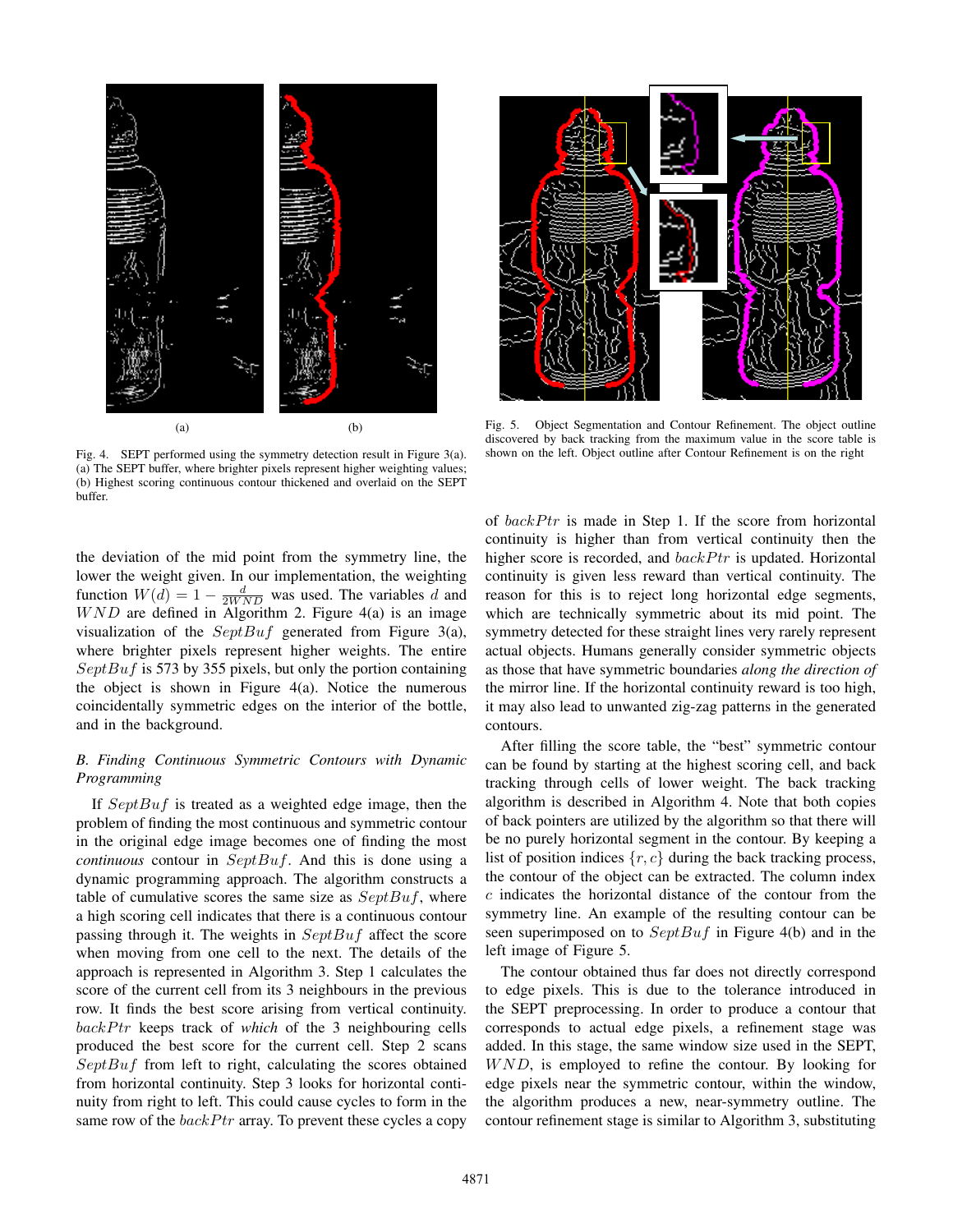Algorithm 3: Finding Continuous Symmetric Contours with Dynamic Programming

Input: SeptBuf

**Output:**  $sTab - Table$  of scores, same size as  $SeptButf$  $backPtr - back points$ 

Parameters:

 $H_{img}$  – image height

 $MAX<sub>hw</sub>$  – half of the maximum expected width of symmetric objects

 ${P_{ver}, R_{ver}}$  – penalty/reward for vertical continuity  ${P_{hor}, R_{hor}}$  – penalty/reward for horizontal continuity

 $sTab[$   $||$   $\leftarrow$  0 for  $r \leftarrow 1$  to  $H_{img}$  do

Step 1, vertical continuity

for  $c \leftarrow 1$  to  $MAX_{hw}$  do if  $SeptBuf[r][c]$  *is not*  $-1$  then  $\left| \quad cost \leftarrow SeptBuf[r][c] * R_{ver}$ else  $\perp \textit{cost} \leftarrow P_{ver}$  $vScore[c] \leftarrow max$  $\sqrt{ }$  $\int$  $\overline{\mathcal{N}}$  $\overline{0}$  $sTab[r-1][c-1] + cost$  $sTab[r-1][c] + cost$  $sTab[r-1][c+1] + cost$ if  $vScore[c] > 0$  then Set  $backPtr[r][c]$  to record which of the 3 neighbouring cells was used to produce vScore[c]  $backPtr[r][c] \leftarrow backPtr[r][c]$ 

# Step 2, horizontal continuity from left to right

```
prevScore \leftarrow neg. inf.for c \leftarrow 1 to MAX_{hw} do
    if SeptBuf[r][c] is not -1 then
     \vert \quad cost \leftarrow SeptBuf[r][c] * R_{hor}else
     \left| \quad cost \leftarrow P_{hor} \right|hScore \leftarrow prevScore + costif vScore[c] >= hScore then
        prevScore \leftarrow vScore[c]column Ptr \leftarrow celse
     \Box prevScore ← hScore
    if sTab[r][c] < prevScore then
        sTab[r][c] \leftarrow prevScoreSet backPtr[r][c] to record position
         {r, column P}
```
Step 3, horizontal continuity from right to left Repeat Step 2, moving right to left in column index

# Algorithm 4: Back tracking highest score in the score table

**Input**:  $sTab$ ,  $backPtr$ ,  $backPtrAux$ **Output:**  $\{r, c\}$  –  $\{Row, column\}$  indices  ${r, c} \leftarrow$  position of MAX(sTab) while sT ab[r][c] *is not zero* do  ${r, c} \leftarrow backPtr[r][c]$ if r *did not change, i.e. no vertical position change* then  $\left[-\{r,c\} \leftarrow backPtrAux[r][c]\right]$ 



Fig. 6. Segmentation of a multi-colour object. The contour has been thickened, and is shown in purple. The symmetry line, in yellow, was obtained directly from the symmetry detection results shown in Figure 3(b)

the  $SeptButf$  with the edge image. Results from contour refinement is shown in the right image of Figure 5.

# *C. Results*

Figure 6 shows the segmentation of a multi-colour object. This result demonstrates the algorithm's ability to segment objects of non-uniform colour. Note that the edge image was also quite noisy due to texture on the cup surface and on the book in the background. This noise did not adversely affect the segmentation results. In Figure 7, all three symmetric objects were able to be segmented using our approach. Note that, in all of our results, no prior information in the form of geometric models, object colour or texture were used. The only information received by the segmentation algorithm are the detected symmetry line parameters and the edge image. Due to shadows and specular reflections, the vertical side edges of the small, multi-colour cup were distorted and had very large gaps. Hence, the more symmetric and continuous elliptical contour of the cup's opening was returned by the segmentation algorithm. There is a slight distortion in the detected ellipse, which resulted because of large gaps in the outer rim of the cup in the edge image. This produced a contour that contained a combination of the inner and outer rim of the cup's opening.

Table II contains execution times of a C++ implementation of the object segmentation algorithm. The same computer described in Section II-C was used for these experiments. The image numbers are the same as those used in Table I. The test cases with smaller score tables are able to be processed at 30 frames per second (FPS). Test cases with larger tables can still be processed at 20FPS. The third column of Table II, labelled "No. of Edge Pairs", was the number of edge pixel